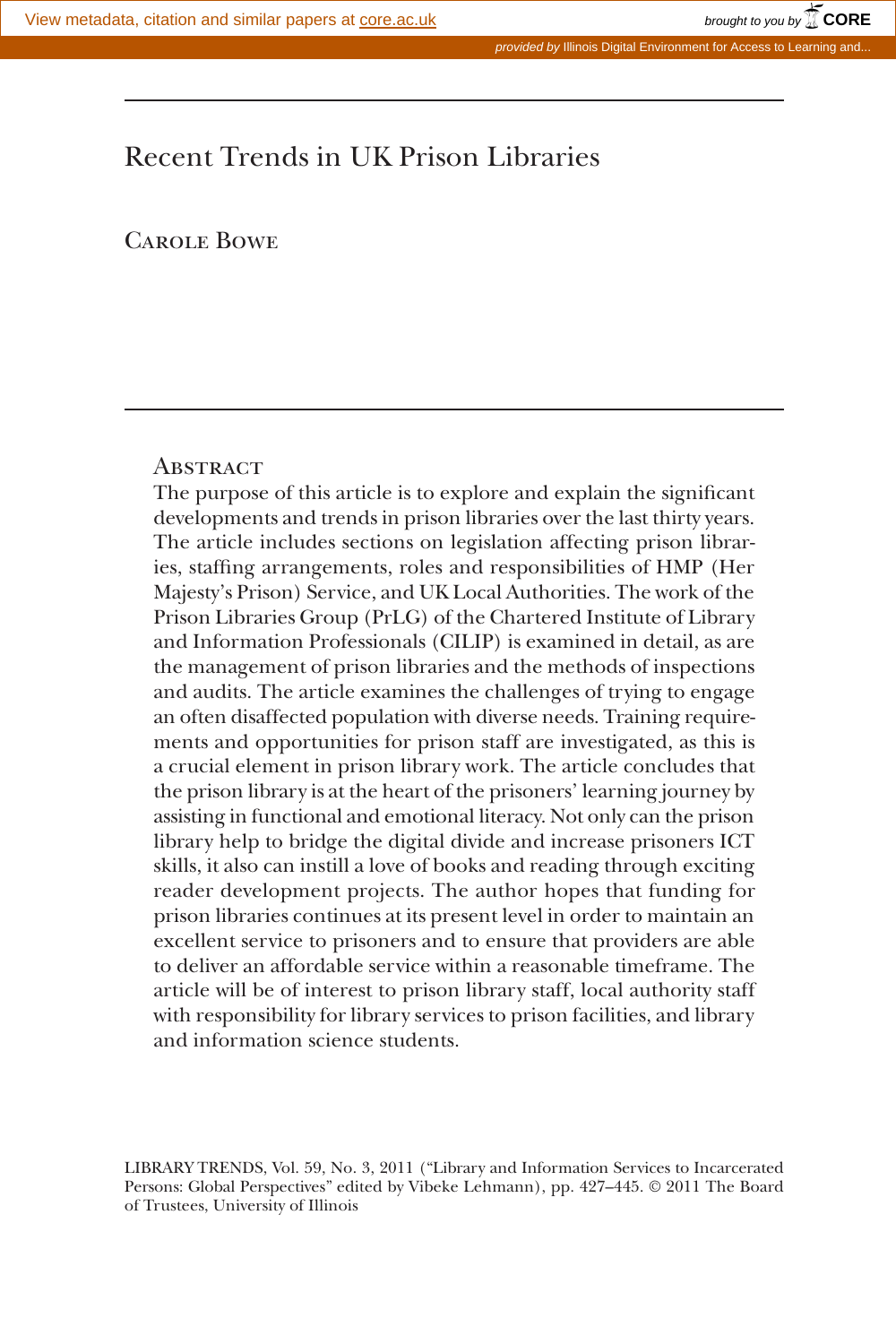#### **INTRODUCTION**

UK prison libraries have seen major changes and developments over the past thirty years. In this article I will examine how government funding and implementation of national standards have led to significant improvements for prison libraries, prisoners, and librarians. There are currently 140 prisons serving the courts in England and Wales, and 16 in Scotland. For the purposes of this article, I will focus mainly on England and Wales. The current prison population is over 85,000—one of the highest per capita in Europe. Table 1 shows not only high numbers, but also the social backgrounds of prisoners that create very diverse needs.

Offender recidivism is very costly to society, in both economic and social terms. A reoffending former prisoner costs on average £65,000 to reincarcerate and £40,000 a year while incarcerated. While punishment will always be a primary aim of the criminal justice system, the government is determined to do more to turn offenders away from crime and into work, to improve their skills, and to encourage them to lead productive lives.

As prisoners are not able to use their local public library, the prisons have had to ensure that these individuals have reasonable access to an adequate library service; this access has mainly taken the form of an agreement with the nearest Public Library Authority (PLA).

#### Legislation

Basic standards for the delivery of a library service to Prison Service Establishments were defined for the first time in Home Office Policy Statement Number 7, "Library Facilities for People in Custody" (1978); and were further developed in *Guidelines for Prison Libraries* (1981), produced by the Library Association (now the Chartered Institute of Library and Information Professionals [CILIP]). Standards concerning stock, staffing, accommodation, finance, and management were developed over the years using these guidelines. As the result of changes in Public Library Authorities and the Prison Service, there was still a need, however, to clarify issues around delivery, managerial responsibilities, and funding of the prison library service. This led to the official report *Prison Libraries: Roles and Responsibilities* (1991) on prison service and public library authority roles and responsibilities. This key document marked an important development by endorsing the Library Association guidelines and calling for civilian prison library staff. The Library Association guidelines, designed to provide a model for prison libraries, were then revised in 1997 to reflect changes in Local Authority and Prison Service structures (Collis & Boden, 1997).

The Prison Service recognizes that every prison must have a library and that all categories of prisoners must have the opportunity to visit the library. A library is a statutory requirement according to Adult Prison Rules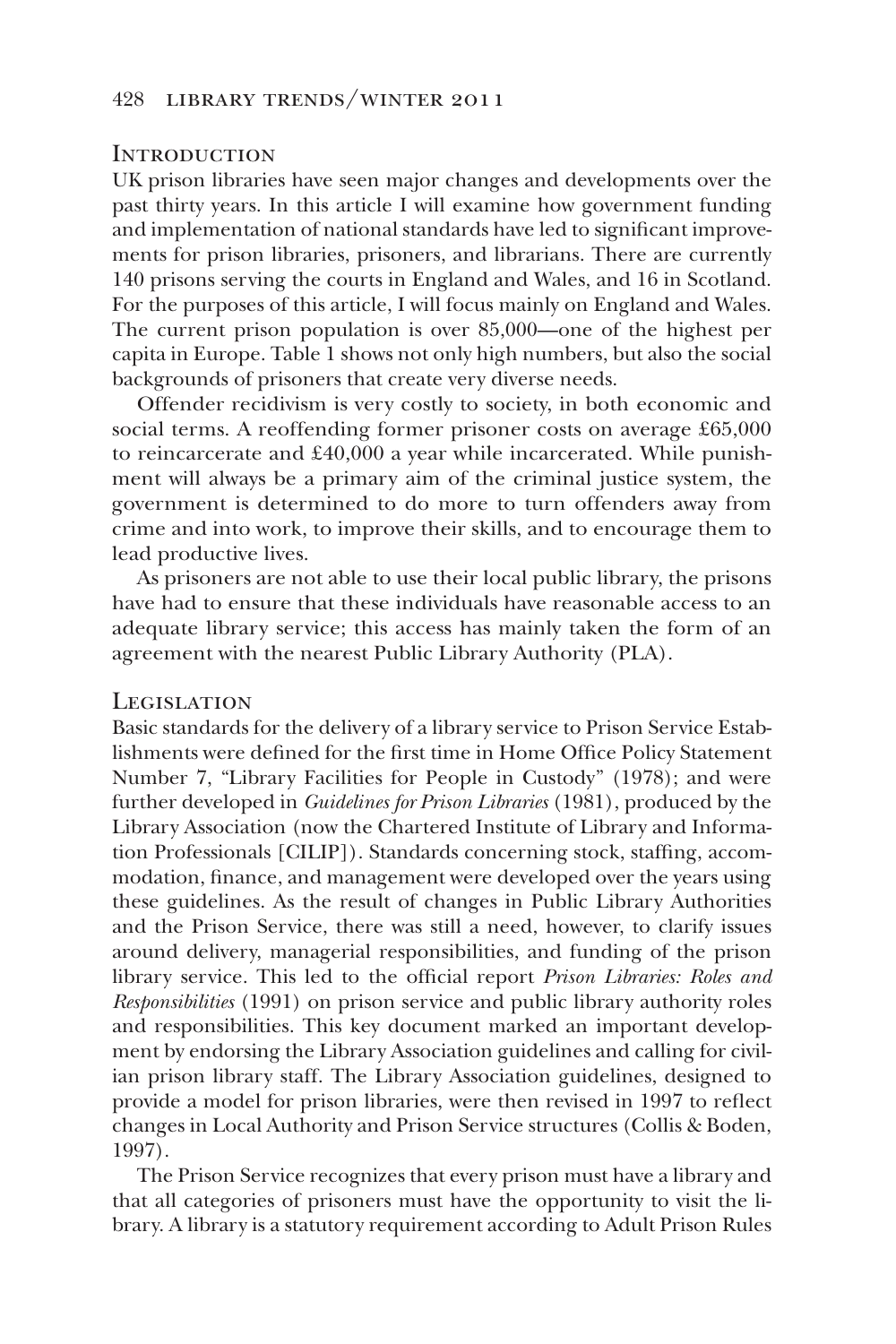|                               |               | General Population<br>(percentage) | Prisoners<br>(percentage) |          |
|-------------------------------|---------------|------------------------------------|---------------------------|----------|
| Ran away from home as a child |               | 11                                 | 47                        | 50       |
|                               |               | $\text{(all)}$                     | (male)                    | (female) |
| Excluded from school          |               | 2                                  | 49                        | 33       |
|                               |               | $\text{(all)}$                     | (male)                    | (female) |
| No qualifications             |               | 15                                 | 52                        | 71       |
|                               |               | $\text{(all)}$                     | (male)                    | (female) |
| Suffer from two or more       | 5             | 9                                  | 70                        | 72       |
| mental disorders              |               | (male) (female)                    | (male)                    | (female) |
| Psychotic disorder            | $0.5^{\circ}$ | 0.6                                | 7                         | 14       |
|                               |               | (male) (female)                    | (male)                    | (female) |
| Drug use in previous year     | 13            | 8                                  | 66                        | 55       |
|                               |               | (male) (female)                    | (male)                    | (female) |
| Hazardous drinking            | 38            | 15                                 | 63                        | 39       |

#### Table 1. Social characteristics of prisoners

Source: Report by the Social Exclusion Unit.(2002, July). *Reducing re-offending by ex-prisoners.*  Retrieved October 31, 2010, from http://www.gos.gov.uk/497296/docs/ 219643/431872/468960/SEU\_Report.pdf

Number 33<sup>1</sup> and Young Offender Institution (YOI) Rule 26,<sup>2</sup> which both state: "A library shall be provided in every prison and, subject to any directions of the Secretary of State, every prisoner shall be allowed to have library books and to exchange them."

The sixteen prisons in Scotland are dealt with in a different way and are governed by the 1989 Prisons (Scotland) Act, which provides the framework for the operation of adult prisons and YOIs. Responsibility for management of prisons rests with the Scottish Prison Service (SPS), which is accountable to the Scottish government. Rule 76(2) of the Prisons and Young Offenders Institutions (Scotland) Rules 1994 states: "The Governor shall make arrangements for lending library services for the use of prisoners which take into account so far as is reasonably practicable their educational, informational and recreational interests." Although every prison in Scotland is obliged to provide a library service, the interpretation of this mandate varies widely. For example, HMP (Her Majesty's Prison) Barlinnie is the only facility to employ a qualified librarian.

All prisons vary, and their libraries vary accordingly, reflecting the needs of the type of prisoner they serve. Prison librarians also have to adjust to modifications instituted by Public Library Authorities, new directions from the recent (December 2009) Review of Public Libraries by the Department for Culture Media & Sport (DCMS), cuts in public spending, as well as developments within the Prison Service, which can mean changes in the inspection process and management. Finally, changes in national government often mean new directions and aims for government departments. Other key directives are Prison Service Orders, which are long-term mandatory directives for staff and prisoners intended to be in effect for an indefinite period; copies are kept in the prison library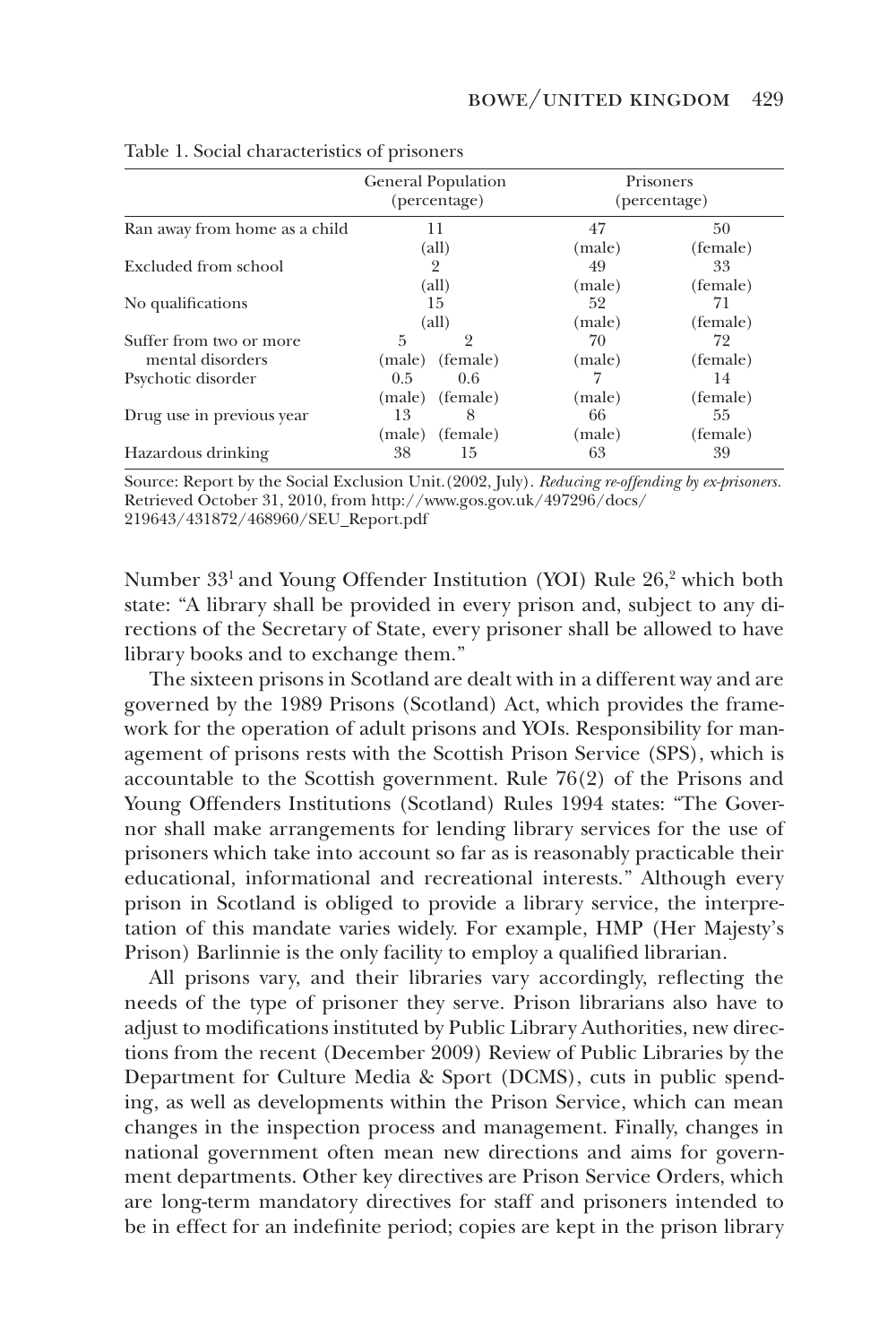(access to some of these are restricted for prisoners). There is a specific order pertaining to prison libraries.3

# **STAFFING**

The Library Association's 1997 *Guidelines for Prison Libraries* (Collis & Boden, 1997) enabled a significant advancement in the organization and management of prison libraries across England and Wales. Library staff had to include a professional librarian, prison officer, and library orderlies (prisoners), and library hours were increased. The job of Prison Orderly is much sought after, as it is regarded by prisoners as a "good," high status job, although not quite as desirable as working in the kitchen. Prison librarians are constantly training this often transient workforce in library tasks. By working in the library, most prison orderlies acquire transferable skills in customer service, reference work, and computer technology—and some of these skills are accredited. Library orderlies are valuable members of the library team and contribute immensely to the smooth operation of the library. Orderlies feel a sense of loyalty toward the library and often step in to protect library staff in situations of potential conflict.

Minimum staffing levels were recommended in the 2005 *Offender Library, Learning and Information Specification*, and updated in the May 2010 *Prison Library Specification*. The new enhanced staffing levels have presented increased challenges in the Public Library Authority budgets for staff recruitment and training (see table 2).

# Roles and Responsibilities

Responsibility for management and funding of education and libraries within the Prison Service is held by the Offenders Skills and Employment Team (OSET) of the Department for Business, Innovation and Skills (DBIS, n.d.). Offender skills and employment are key components in

| Prison population | Librarian hours<br>per week | Library assistant<br>hours per week |
|-------------------|-----------------------------|-------------------------------------|
| $<$ 200           | 16                          | 16                                  |
| 201-300           | 22                          | 24                                  |
| 301-450           | 31                          | 36                                  |
| $451 - 550$       | 37                          | 44                                  |
| 551-700           | 37                          | 56                                  |
| 701-850           | 37                          | 68                                  |
| >850              | 37                          | 74                                  |

Table 2. Staffing recommendations for prison libraries England and Wales

Source: *Prison Library Specification* (2010)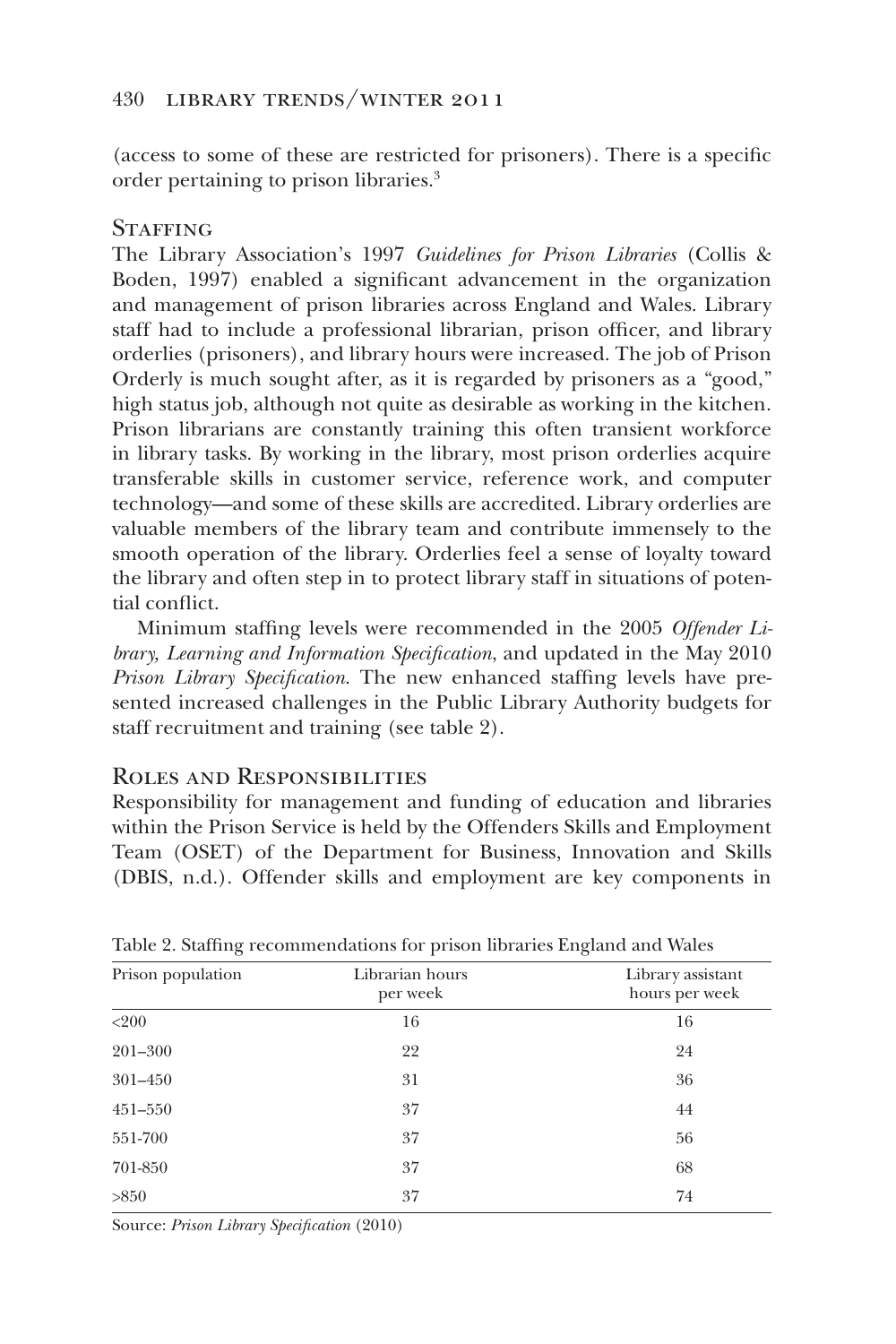the government's Skills for Life and Skills Strategies program and play a central part in the action plan to reduce recidivism by the Ministry of Justice.

The UK Prison Service vision for prison libraries is: "To provide offenders in custody with a similar range of services to those found in public libraries in the outside community, and to facilitate in practical ways the smooth transition to their usage of such services on release, as a means of encouraging them to adopt a positive role in society" (*Prison Library Specification,* 2010).

# Prison Libraries Group

A key group with regard to prison libraries in England and Wales is CIL-IP's Prison Libraries Group (PrLG) (CILIP, 2009, May), whose committee works actively in the following areas:

- Promotion—promotes the importance of prison libraries within the Prison Service and generally throughout the library and learning sectors
- Policy—is a focus for prison library policy development and responds to requests for consultation in related areas
- • Advice—provides professional advice, where possible, to PrLG members and others engaged in prison library services
- Continuing professional development (CPD)—works with CILIP to encourage professional development and provides training opportunities for prison library staff
- • Networking and communication—maintains PrLG web page with links to relevant articles and documents and acts as point of contact for other CILIP groups
- • Advocacy—advocates on behalf of prison library services and PrLG members, where appropriate
- • Mentoring—committee members act as mentors for PrLG members, where feasible
- • Publishing—publishes the *Prison Libraries Journal* <sup>4</sup>
- Involvement—encourages the membership to be actively involved in the profession and, specifically, in the work of the Prison Libraries Group

The Prison Libraries Group believes that prison libraries play an important role in the following areas:

• Functional literacy: The Organisation for Economic Cooperation and Development (OECD) defines functional literacy not as the ability to read and write, but as "whether a person is able to understand and employ printed information in daily life, at home, at work and in the community" (BBC News, 2000). For both academic and economic suc-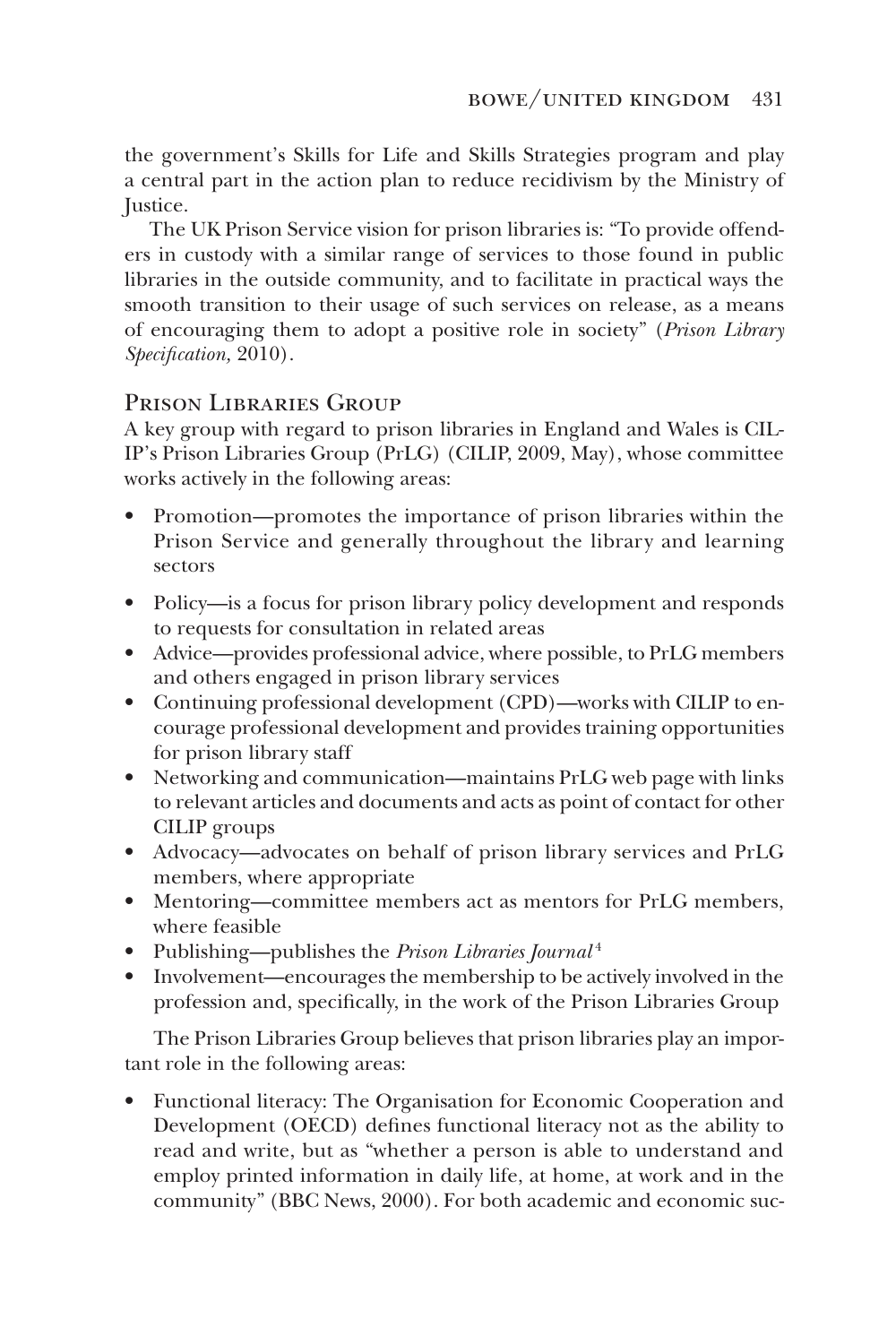cess, it is imperative that prisoners have good reading skills. *Prison library staff can deliver reading materials for prisoners at all ability levels.*

- • Emotional literacy: Emotional literacy is the ability to manage one's own emotions and to understand what other people are thinking and feeling. Reading for pleasure is a safe way to explore and develop human relationships. Cutting-edge reader development and family learning projects can contribute to raising prisoners' self-esteem, which is an important factor in reducing recidivism. *Prison library staff can help to raise the self-esteem of prisoners*.
- Information literacy: "Information literacy is knowing when and why you need information, where to find it, and how to evaluate, use and communicate it in an ethical manner" (CILIP, 2009, May). *Prison library staff work with prisoners to help them locate, retrieve, understand, and communicate appropriate information.*
- Mental health: Happiness, well-being, contentment, harmony, enjoyment, and peace do not all mean the same thing, but all contribute to self-esteem and a positive outlook on life. Reading for pleasure increases relaxation and can reduce stress. *Prison library staff work with health professionals to recommend reading materials that help prisoners learn more about and manage their mental health.* Likewise, an offender's engagement with the prison library can lead to: (a) improved self-esteem; (b) increased involvement in learning; (c) increased employment opportunities; (d) improved opportunities to maintain family links.

# Management and Implementation of Policies

It is important for the library service within a prison to be seen as part of the core services provided by the facility. Prison library services are currently provided by sixty-four Local Authorities in England and Wales. This arrangement is accomplished through a Service Level Agreement with each prison, using on-site local authority librarians financed by ringfenced funding by the DBIS via OSET. Additional ring-fenced funding is used to purchase books and other library materials as well as associated off-site services to maintain and update the stock. Prisoners are currently allowed thirty minutes per week to visit the library and check out books.

Privately managed prisons were introduced to the UK in the 1990s. At present there are eleven private prisons contractually managed by private companies. Library staff are employed directly by the private prison, and book stock is mainly purchased independently rather than through a library authority.

In 2005, the Offender Learning and Skills Unit (OLSU—now OSET) issued the *Prison Library Specification* for a wider ranging and up-to-date Offender Library, Learning and Information Service, in consultation with Public Library Authorities, the Prison Service-National Procurement Unit, and the Prison Libraries Group. This document sets out an agenda to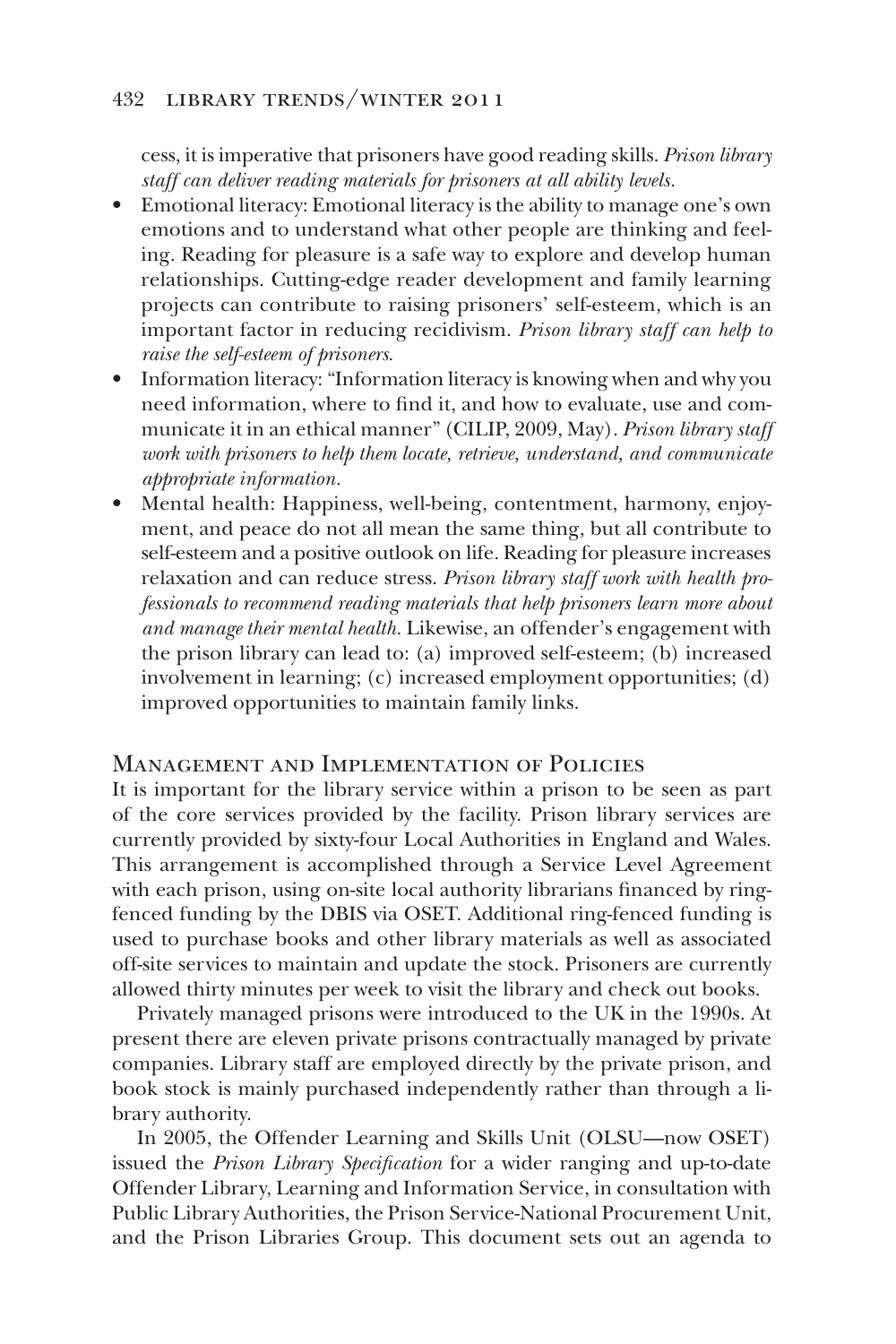introduce a new integrated service, including reader development, basic skills support, distance/individualized learning and information, advice and guidance. Along with the introduction of realistic and relevant goals and increased funding, the 2005 *Specification* was designed to increase both the quantity and quality of services, while at the same time taking into account the needs of individual offenders. The new service was piloted in July 2005, in the same three development regions (North East, North West, and South West) used by the Offenders Learning and Skills Service (OLASS) Project. The changes were introduced nationally in August 2006.

In order to achieve its aims and objectives, the Offenders Learning & Skills unit was successful in securing significant increases in funding for prison libraries. Between 2005/6 and 2007/8, funding increased from £3,700.000 to £7,000.000 in order to finance the pilot project and implement the 2005 *Specification* nationally in all nine regions. These numbers constitute a budget increase of approximately 90 percent over three years. This recent increase shows that OSET sees prison libraries as integral components of the learning and skills agenda as well as of the overall effectiveness of prison rehabilitation programs. According to its website, OSET and its key partners have every intention of providing a prison library service comparable to that of a mainstream public library (2005).

The new funding structure has helped achieve the home-office vision for prison libraries of providing offenders in custody with a similar range of services to those found in public libraries and of facilitating their transition to the outside community where such resources are readily available. Following the pilots in the three development regions, the National Foundation for Educational Research (NFER) conducted an evaluation of the restructured library service. A full evaluation and a summary report of the pilot project are available at the NFER website (2006).

The Cedar Partnership's 2009 review of prison library service, although not yet published, is now being considered by DBIS and the National Offender Management Service. Among the significant issues for consideration are: (1) where the policy responsibility for prison libraries should rest; (2) what the service should consist of; and (3) how the service should be delivered. The service will operate in its present form until April 2012, when these thorny issues will hopefully have been resolved and a sustainable future solution presented. The 2010 *Specification* will serve as an interim as a guide for prison librarians and governors (CILIP, 2010).

Each prison receives a capitation fund to pay for a library service, and there is a professional librarian in the majority of the 140 facilities. The specialist expertise and extensive knowledge of these professionals provide great strength in UK prison libraries and have been invaluable to their recent improvement.

It is vital for prison libraries not to fall behind their public counterparts and to offer the best possible service to prisoners, who have a wide range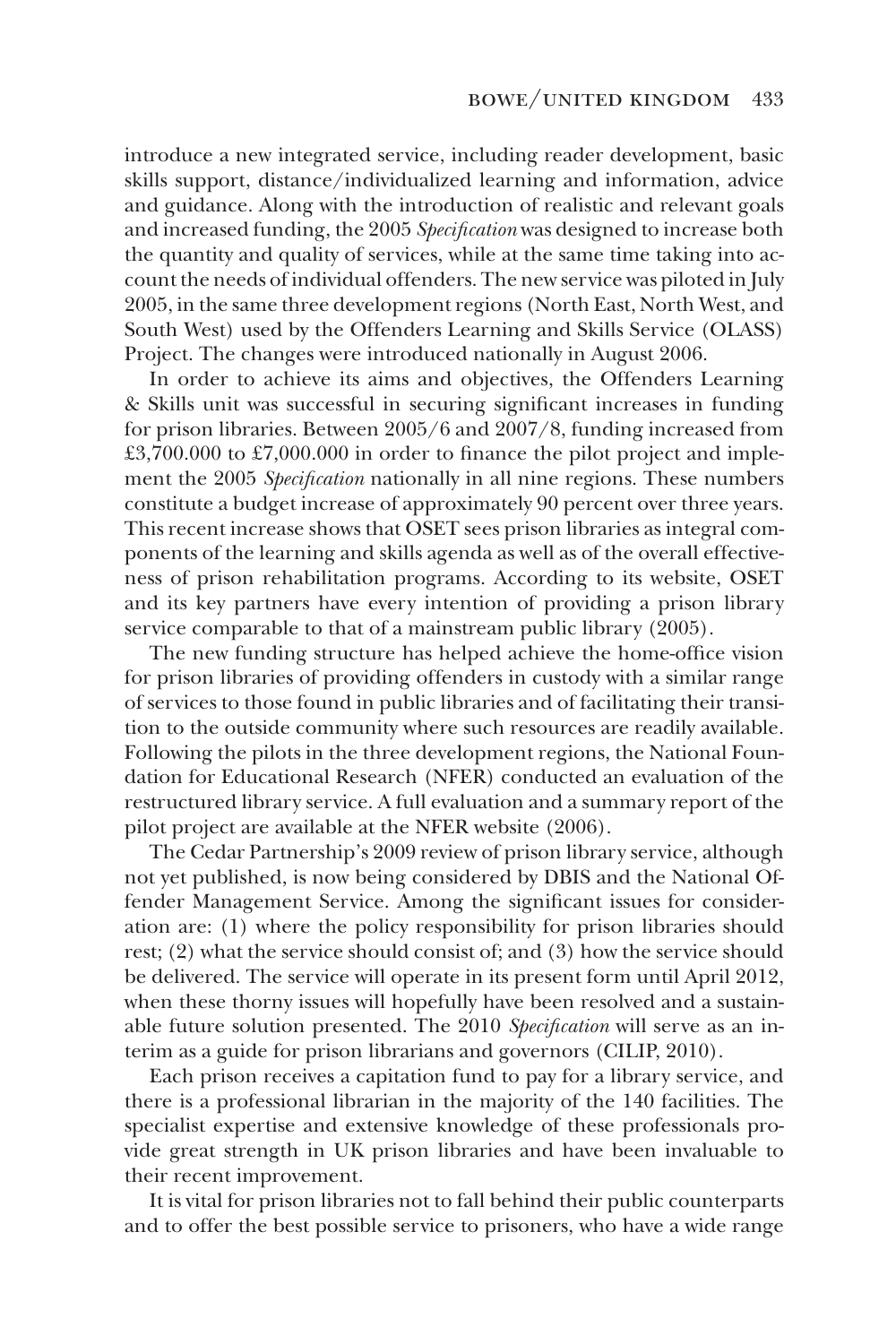of information needs, and who can benefit greatly from learning IT skills and having access to computer technology. It is estimated that 60 percent of prisoners have insufficient skills to obtain employment. By increasing their self-esteem and skills, they are more likely to obtain employment and to avoid reoffending. Phil Wheatley, Director of Prisons, has made it a priority to reduce recidivism rates and to break the cycle of crime (currently 80 percent of young offenders and 60 percent of adults reoffend).

# Inspections and Audits

Inspections and audits are carried out in all prisons, and HM Chief Inspector of Prisons team reports directly to government ministers. Inspectors from the HMP Inspectorate and, also recently, the Adult Learning Inspectorate will check prison libraries as part of their facility inspection, so it is important for the librarian to ensure that the library service is compliant with a set number of baselines. Obviously, prison governors are keen to pass inspections with flying colors, and the librarians can capitalize on this priority to make necessary changes and improvements.

### *Standards*

Librarians need to be aware of the current requirements for measuring performance and services, both within the Prison Service and according to UK government national standards for libraries. Her Majesty's Inspectorate of Prisons places great importance on each library complying with the stated "Expectations." The subject of "Libraries" is covered in paragraphs 17–20 of Section 5 of the Inspectorate's *Expectations: Criteria for Assessing the Conditions in Prisons and the Treatment of Prisoners* (2006) (Her Majesty's Inspectorate of Prisons, n.d.). Section 5, which deals with the more general area of "Learning and Skills and Work Activities" begins by stating that: "Prisoners are encouraged and enabled to learn both during and after sentence, as part of sentence planning; and have access to good library facilities." It is worth quoting paragraphs 17–20 in full:

Para. 17. The establishment has an effective strategy for maximising access to and use of a properly equipped, organised library, managed by trained staff.

### *Evidence*

- Observation: Library induction for prisoners, prisoner movement.
- Documentation: Check timetables, usage records, strategies for prisoner engagement, performance indicators, staffing levels and qualifications, inter-library loan arrangements, unit arrangements, e.g., C&S, health services etc., prisoner surveys, loan records, book stock.
- Prisoners: Speak to those who have mobility problems and ask how they get access.
- Ouestionnaire: *Cross-reference with discipline and health services inspectors*.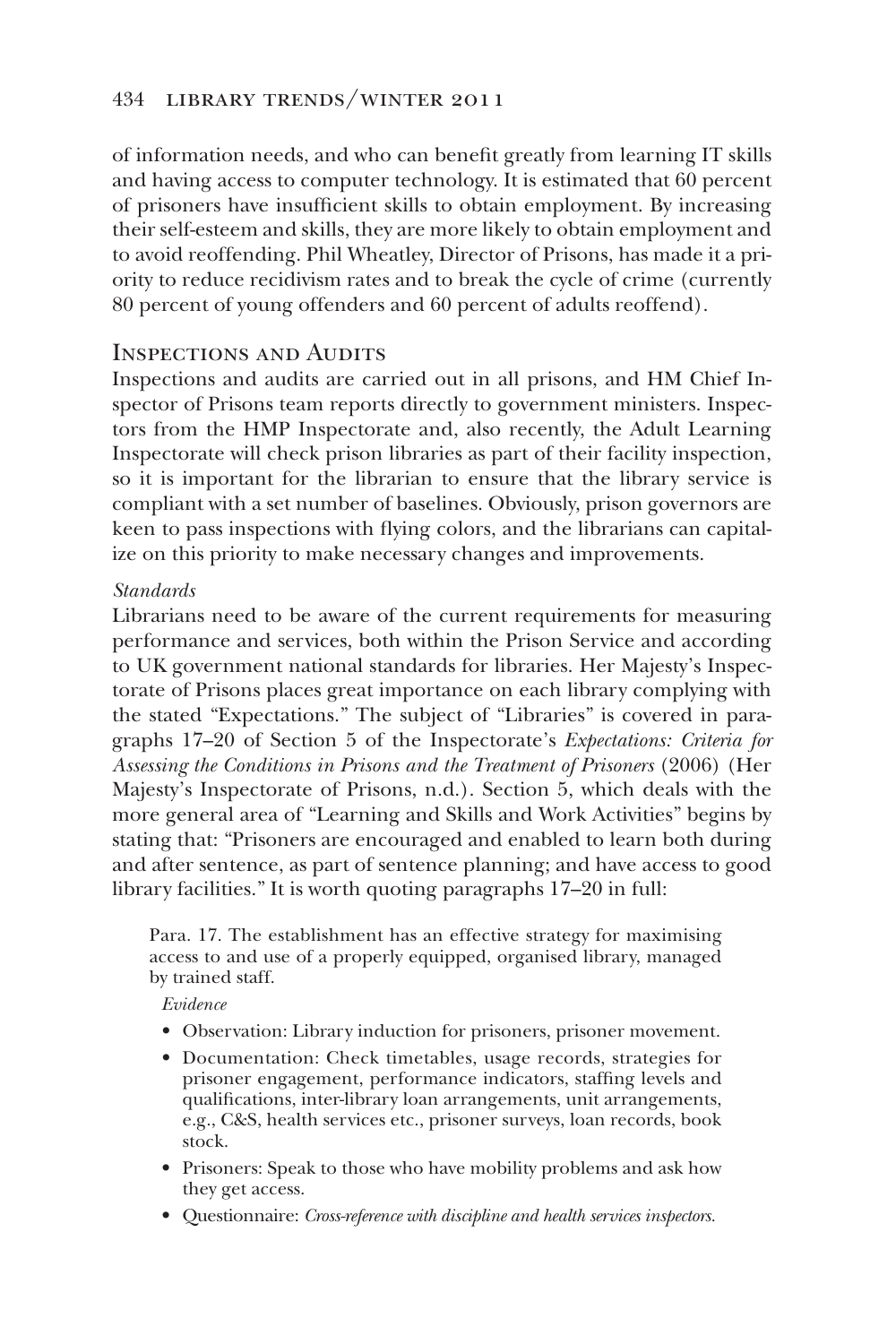Para. 18. Library materials should be broadly reflective of the different cultures and needs of the prison population, including Braille, talking books, and foreign language books.

#### *Evidence*

- Observation: Check library materials and provision of international newspapers, journals, etc. Check the library stocks for a textbook explaining immigration law and procedure for foreign nationals.
- Prisoners: Speak to prisoners.

Para. 19. All prisoners have access to a range of library materials, which reflect the population's needs and support learning and skills including literacy, numeracy, and languages, employability and vocational training and social and life skills.

*Evidence*

- Observation: Access arrangements, check library facilities and materials. Check for provision of positive fiction and nonfiction relevant to the population.
- Documentation: Check routines, etc., needs analyses, reviews of sentence plans, evidence of discussions between learning and skills and library staff.
- Staff: Interviews.
- Prisoners: Interviews.

Para. 20. Library materials include a comprehensive selection of up-todate legal textbooks and Prison Service Orders (PSOs).

#### *Evidence*

- Observation: Check library materials.
- Prisoners: Speak to prisoners.

Other nationally recognized standards by which prison libraries are measured include the Butler Trust Award, which encourages effective care for prisoners. HMP Haverigg won this prestigious award in 2004 for playing a positive role in prisoners' lives and providing the services they need. The library was awarded a Charter Mark, an award demonstrating the achievement of national standard for excellence in customer service in United Kingdom public sector organizations. Introduced in 1991, it was replaced in 2008 by the Customer Service Excellence Standard. HMP Haverigg prison library was called "the best in the service" after the prison's recent HMCIP inspection.<sup>5</sup>

### *Self-Assessment*

Librarians are required to submit self-assessment reports in readiness for any Prison Service inspection. The reports must contain evidence of meetings, training undertaken, and development work carried out, in accordance with the Service Level Agreement.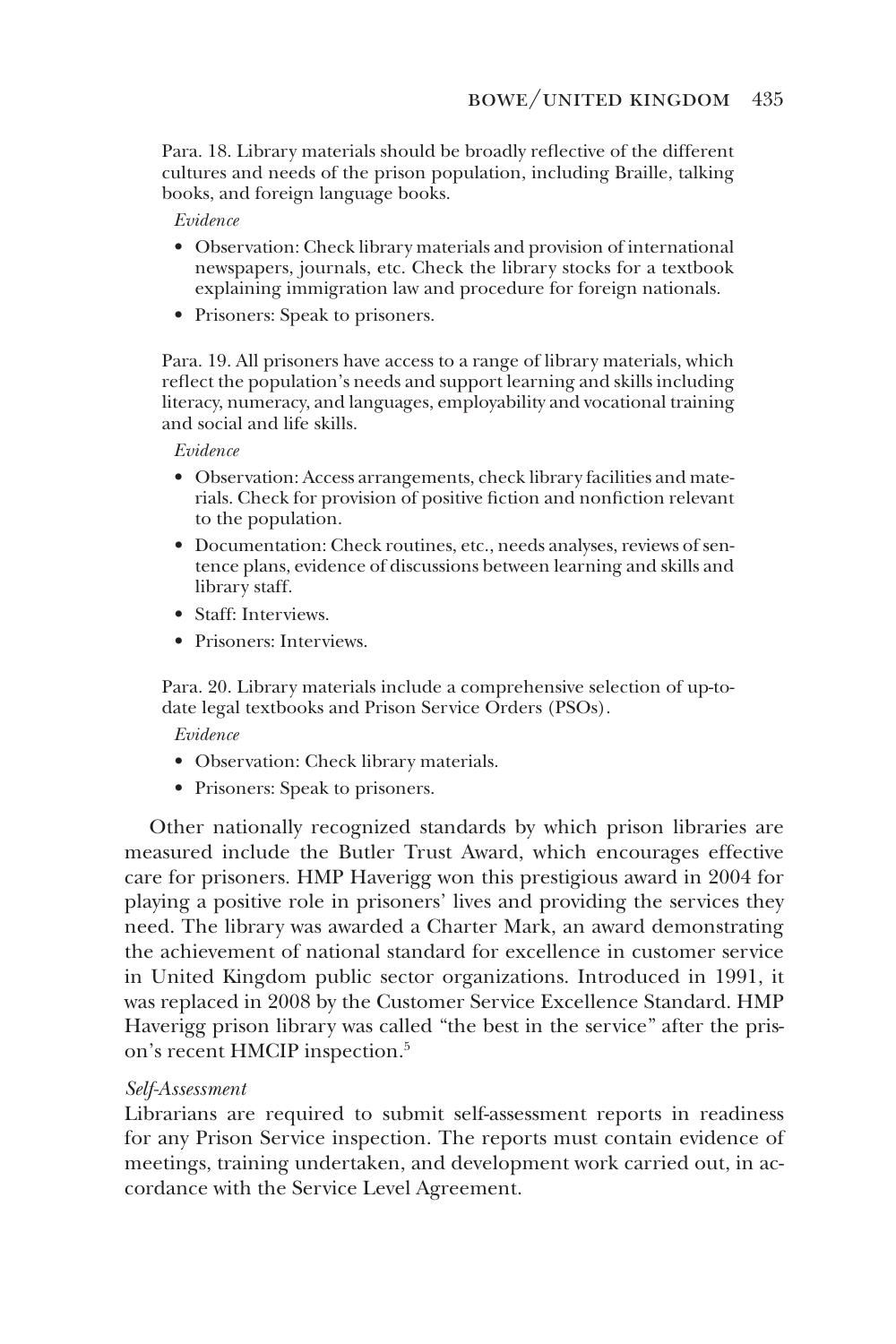#### *Prison and Probations Ombudsman (for England & Wales)*

During the past two years (since January 2008), the Prisons and Probations Ombudsman (PPO) department (http://www.ppo.gov.uk/) received just sixteen complaints about libraries. And only nine of these were eligible for investigation, as the others had not gone through the required internal complaint procedures. Bearing in mind that the PPO received a total of 4,288 complaints in 2008–9, the library complaints represent a very small proportion of these. The library complaints most often related to the lack of access to the library. Other complaints were about being sacked from a job in the library, the provision of photocopying, and library staff.

### Developments and Challenges

#### *Staffing*

The role of prison librarian presents many challenges, many of which arise from running a unique service within another type of service. Librarians often begin their career in the public library arena, where an open customer-focused approach is required. In a prison setting, the librarian will, to a certain extent, have to "unlearn" this approach and to replace it with a detached professionalism, so as to avoid any "conditioning" by the prisoners. Being a civilian in a prison can be a daunting experience and is not for everyone. Even so, many prison librarians find their work very rewarding and consider it almost a vocation, where they can enjoy seeing lives transformed by reading and learning.

### *Library Stock*

The library materials collection should reflect the needs and interests of the prison population and be based on a wide range of management information. Materials should be available in various formats appropriate for the subject matter and requirements of the individual. Current reference material should be available, including all required titles listed in the 2010 *Prison Library Specification* (p. 17). A funding formula recommends ten items of stock per prisoner, with prisons having fewer than 200 prisoners holding a minimum stock of 2,000 items. In the last ten years, the number of foreign nationals in prison has doubled and now represents over 14 percent of the total prison population in England and Wales. There is a huge range of nationalities and languages to be considered alongside the cultural and religious diversity that the foreign nationals already bring. Prison libraries have had to respond to these needs in terms of providing relevant stock and information resources.

More than 50 percent of male offenders and 71 percent of female offenders have no qualifications. Nearly half have literacy skills at or below level 1, and 65 percent have numeracy skills at or below level 1, as defined by the UK's Lifelong Learning agency (Lifelong Learning, n.d.).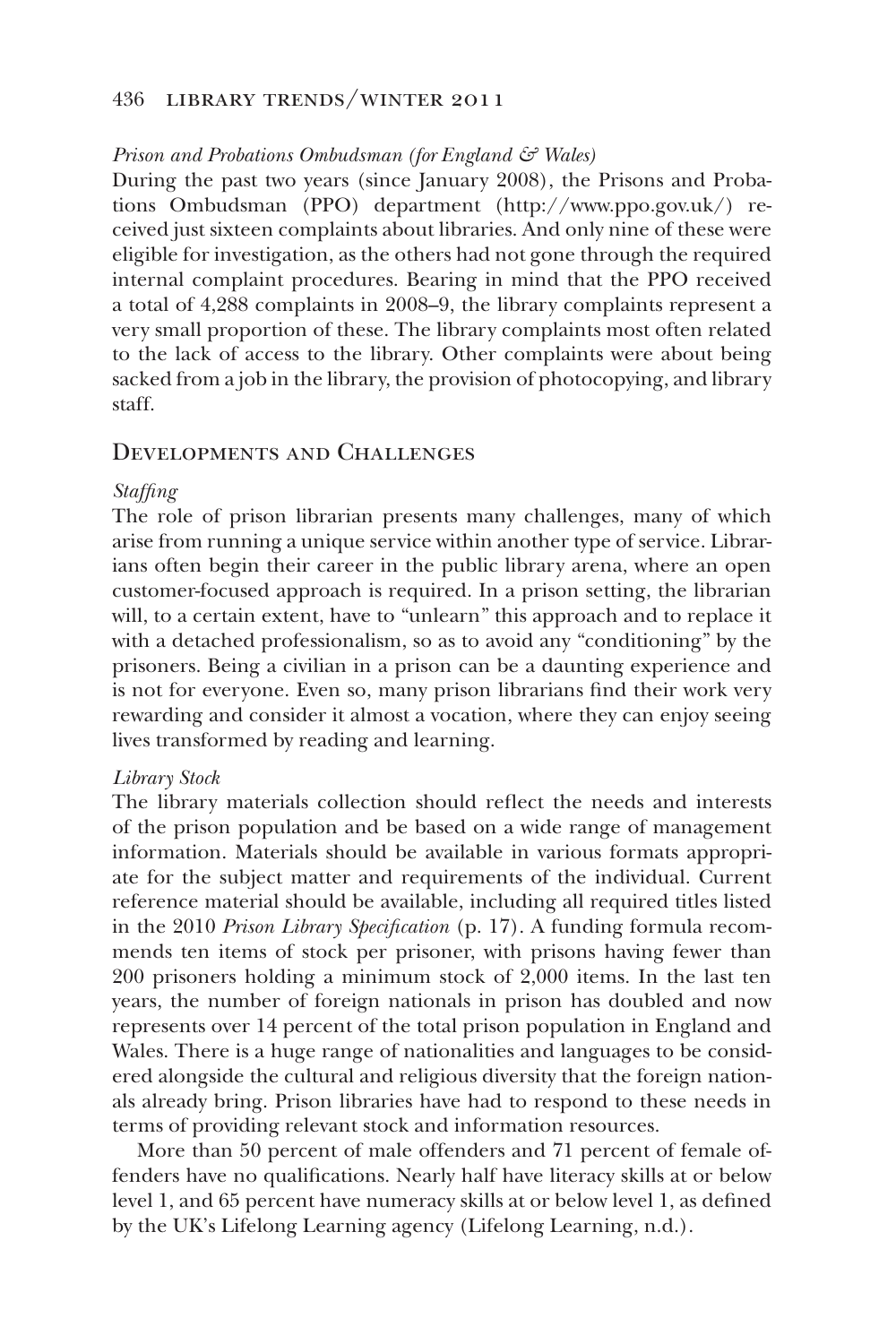It is hardly surprising, then, that finding employment upon release is difficult: 67 percent of offenders were unemployed when they went to prison and more than three-quarters have no job to go to when they get out.

It is a well-established fact that nonreaders:

- are more likely to commit a crime and be sent to prison;
- are more likely to reoffend once released;
- represent half of all offenders leaving prison.

Prison library staff have worked hard to address this problem of low literacy and have purchased basic skills materials for their readers. They work closely with basic skills tutors to ensure these materials are used effectively. Their reader development activities encourage prisoners to access these books and build up reading confidence.

### *Sensitive Material*

Every prison librarian gets asked at some point if there is a list of banned books. The answer, of course, is that there is not. It is not part of the prison librarian's role to make moral judgments on what offenders should be reading. Prison librarians should not, however, lose sight of the fact that they work in an environment where security is paramount. This means that there will be occasions when certain books are considered to be inappropriate for the prison library. In such cases, a decision will be made by the governor or security staff on a case-by-case basis. Some librarians have been asked by police liaison staff for information on what certain prisoners are reading. This information should only be divulged in accordance with correct data protection legislative procedures. The *Prison Libraries Training Pack*<sup>6</sup> contains advice on how to deal with sensitive materials.

### *Book Loss and Retrieval*

Loss of library materials is closely monitored, and library staff work with prison staff to minimize stock loss. Individual prisons can specify in the Service Level Agreement how lost and damaged items are dealt with. A computerized library management system can help with effective stock control and the handling of reservations, which is crucial for prisoners who are at the facility for only short periods. Librarians should have access to prisoners' release dates to ensure that they return library items before they leave.

### *Access*

It is no good having an excellent prison library if no one can use it. Staffing problems, however, can mean that there are no prison officers to escort prisoners to and from the library. Prison librarians are required to be proactive in making sure scheduled visits are adhered. They should work with prison management to ensure library visits are embedded into daily core activities.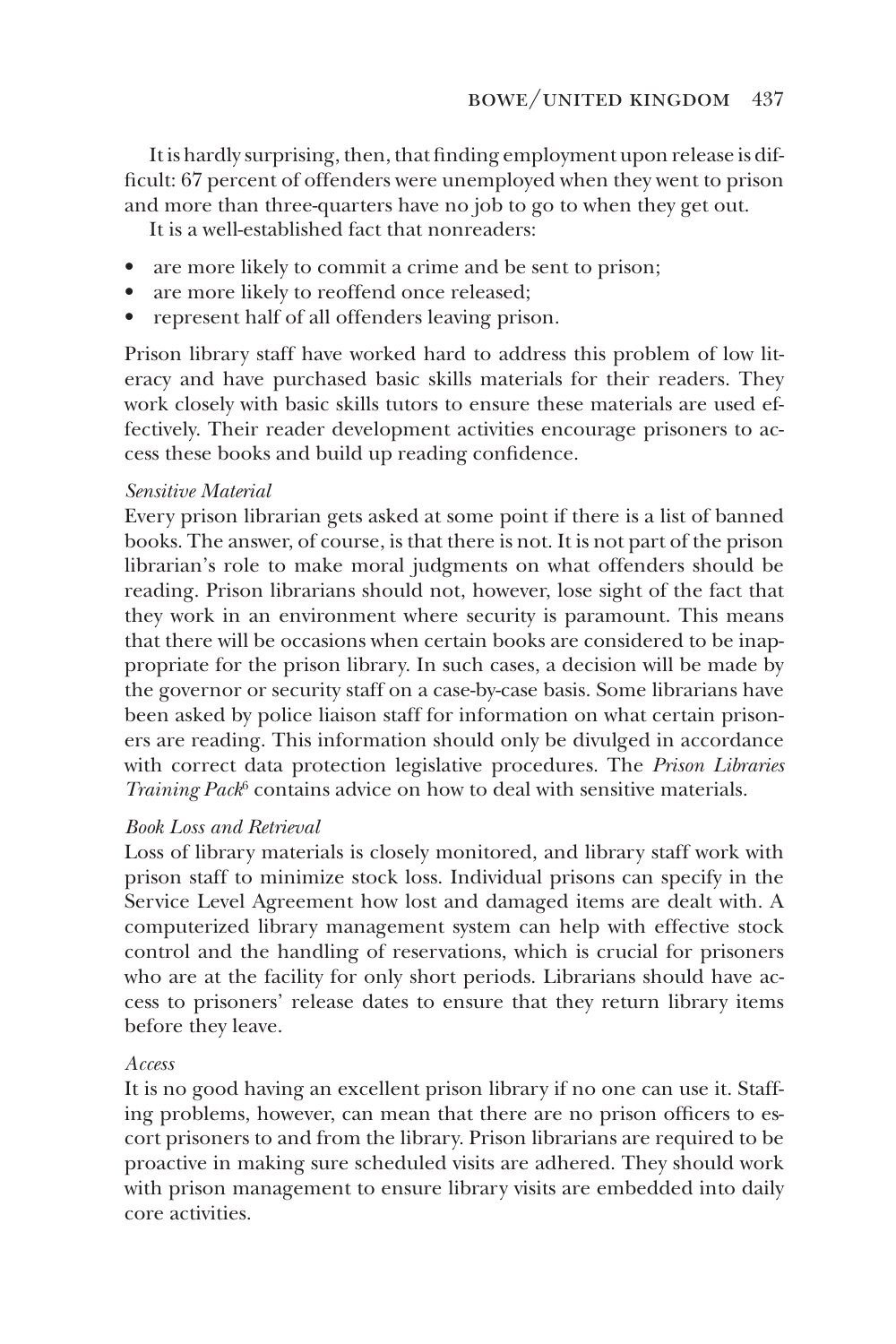#### *ICT*

For prisoners to obtain employment skills and lead law-abiding lives after release, they need to be able to use computers and, where possible, obtain qualifications. Prisoners can study for basic IT qualifications while incarcerated, but places in education classes are limited. In contrast, all prisoners should have the opportunity to visit the library, a place that can play a vital role in their journey of learning. Most prison libraries have some access to PCs, mainly standalones, for prisoner use with CD-ROMs or other software. These resources are used for informal learning and/or research. Internet access is now available to prisoners in some European countries with monitoring of e-mail and websites visited, similar to how phone calls and mail are monitored now. These methods of communication will probably be introduced in the UK in the future, with suitable safeguards in place.

Many prison libraries have online links to their PLA, in order to access catalogs and to place reservations and bibliographical inquiries. Some library staff are able to access the Internet either via library computers or Prison Service intranet PCs. This enables them to provide improved reference services and to respond quickly to requests for information. Such quick responses are often crucial to those prisoners who are moved around the prison system at short notice.

#### *Reader Development*

Public libraries have led the way in reader development, and there have been some exciting initiatives in prison libraries. These initiatives often act as a launch pad to prisoners resuming contact with their families, learning key skills, addressing personal issues, and changing their attitudes about learning. Reader development activities add value to the library service and engage an often disaffected prison population. All such projects are subject to prison security department monitoring, especially where links with families are involved. Some reader development projects have attracted major funding; others are low-key local programs. The success of them all, however, depends heavily on the commitment and enthusiasm of library staff.

Storybook Dads (http://www.storybookdads.co.uk/) and The Big Book Share (Read, n.d.) are two of the many programs where prisoners read stories onto CDs and send a book bag with the books and CDs to their children. These family literacy programs have generated improved literacy and closer ties with the family, another important factor in reducing recidivism.

The National Literacy Trust has noted that reader development work in prisons has been on the increase in recent years with libraries finding ways to encourage prisoners and prison staff to make use of the prison library. Several prisons received funding during the National Year of Reading in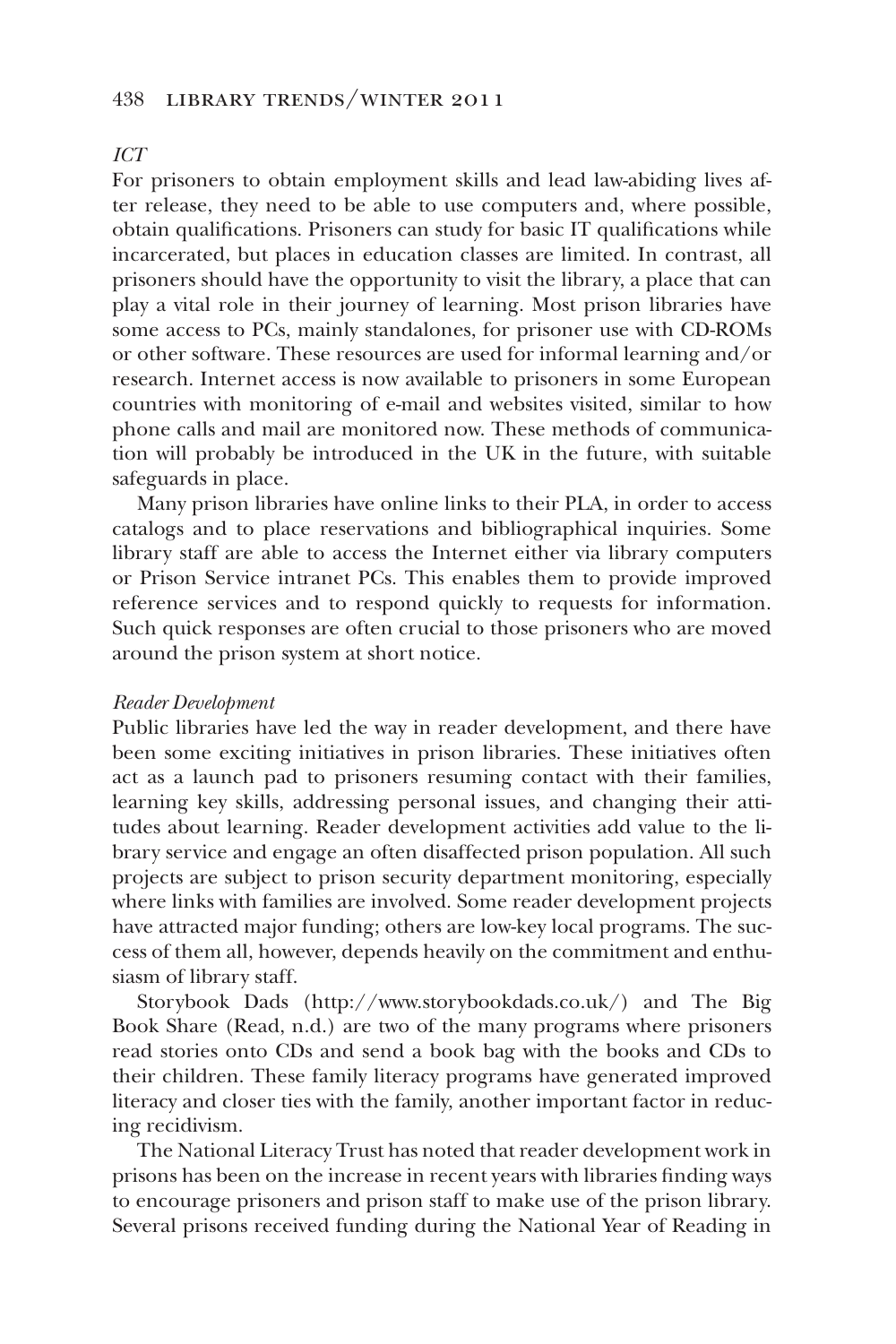1998/99, including a successful dyslexia project at HMP Pentonville, innovative drama workshops run by Safe Ground at HMP Wandsworth, and a story-taping project at Gartree. One of the large-scale library-based readerdevelopment projects, Inside Books, received funding in 2000–2001 from the DCMS Wolfson Public Libraries Challenge Fund. Inside Books, run by Opening the Book for the Prison Libraries Group, set up reading groups in several prisons and produced a reader development manual and fiction sampler that were distributed to all prison libraries and education departments.

The Offenders' Learning and Skills Unit has funded some family reading projects where the prison library and education department encourage prisoners to support their children's reading development while at the same time improving their own reading skills. Some of these programs adopt the Big Book Share model, now funded by the Paul Hamlyn Foundation. "Reading Together: The Role of the Reading Group inside Prison" (2009) by Jenny Hartley and Sarah Turvey (Roehampton University) documents the success of reading groups in prison. In 2007, they conducted a survey of all prison reading groups in the UK, in order to assess their participants and reflect upon their value. The survey was publicized in *Prison Libraries Journal*; the responses reveal a thriving world, rich in both current benefit and future potential. From this evidence it is clear that reading a book together and talking about it can be a powerful resource. The report concludes that "Prison librarians are the key to successful reading groups. Without them the groups could not happen" (Hartley and Turvey, 2009, p. 32, n. 12).

Reading Champions is a program run by the National Literacy Trust that works toward three levels of achievement—bronze, silver, and gold. To make sure the project is flexible and relevant to all prisons, the librarian or project leader must develop their own criteria for each level. The program focuses on individual progress and achievement rather than on meeting a specific reading level or standard. When the librarian or project leader feels that a participant has demonstrated significant improvement or has reached a new reading level, they nominate this person for an achievement award on the Literacy Trust website. Within three weeks, a certificate will be sent out to the contact at the prison (n.d.).

The Six Book Challenge (http://www.sixbookchallenge.org.uk), run by the Reading Agency, invites less-confident readers to read six books, such as the Quick Read books (http://www.quickreads.org.uk/), and to record their reading in a diary. The participants are supported with incentives and rewarded with a certificate when they complete the Challenge. Ninety percent of participants say they feel more confident about reading after taking part. Eighty percent expect to use a library more to borrow books. The tutors say that the Challenge improves learner confidence, increases motivation, and helps to develop a reading habit. The Challenge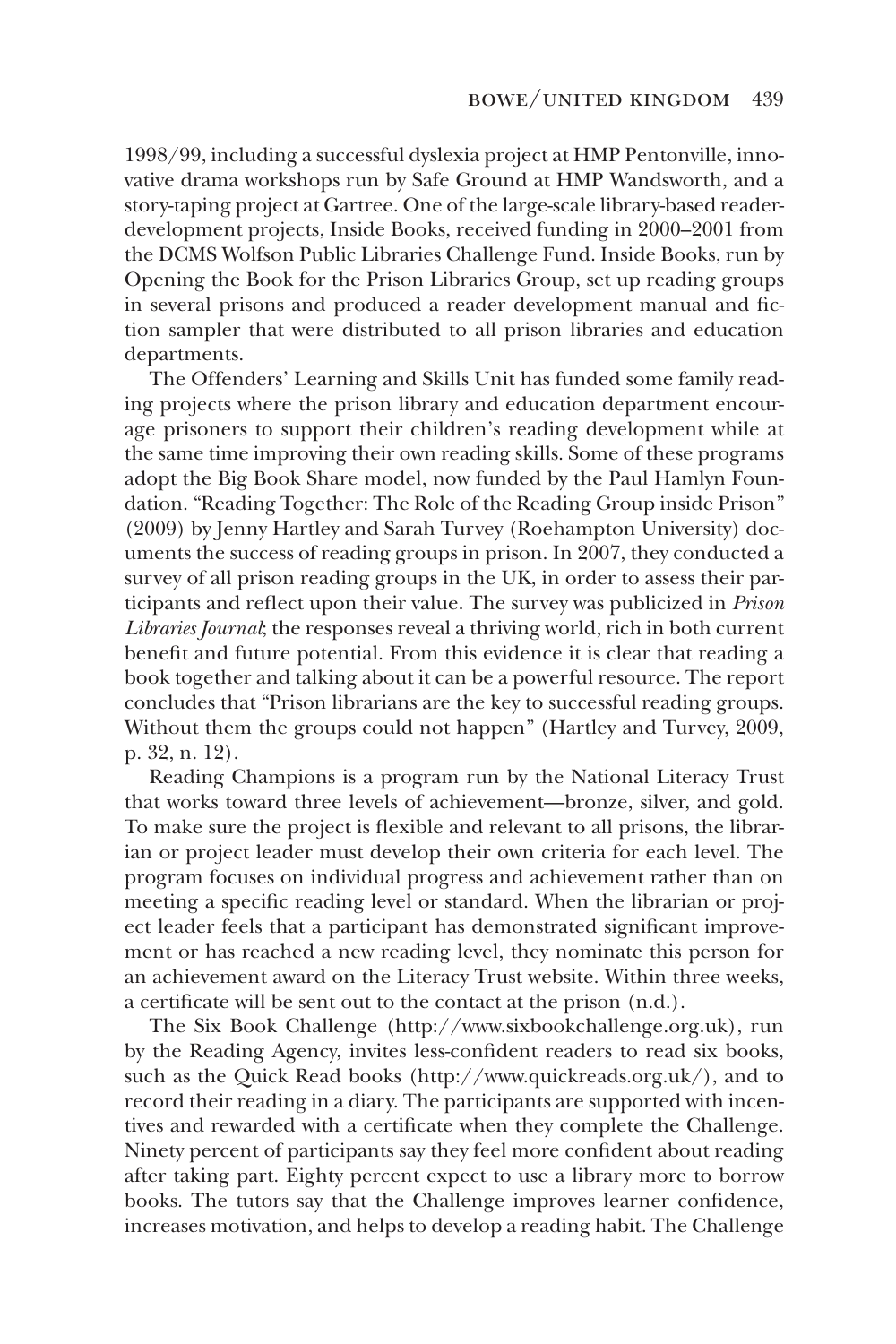has been very successful in prisons where the learners are encouraged by literacy tutors and library staff to participate and record their accomplishments in their individual learning plans.

Family Time is a project run at HMP Gloucester, where fathers design and make a book for their child/children, which is sent to their family or given at a special family visit. One prisoner made a book for his sister whose baby had died and filled it with poignant poems and artwork. Such activities can help prisoners cope with absence at difficult times by giving them a feeling they are helping their families and making amends in a small way. This strengthens family ties, a proven factor in reducing the probability of reoffending.

Ping Pong Stories is a creative writing exercise at HMP Haverigg, which complements Story Book Dads. A prisoner writes the first chapter of a story that is mailed to his child to read; the child then writes back with the next chapter. The stories run as long as both parties have the inclination and imagination. The only requirement is that each chapter should end in a cliff-hanger.

V & A Creative Writing course is run by HMP Cookham Wood and HMP Rochester. Here library staff have adapted a creative writing course, which uses artifacts from the Victoria and Albert Museum, to local conditions and items available in a local museum. After a pilot period, the program will be offered as a six-week course this year.

Premier League Reading Stars is supported by the Football Foundation, Premier League, National Literacy Trust, and Arts Council England. It was designed as a national program for UK public libraries, but several prison libraries have applied to participate as well, including HMP Birmingham. The readers can link up with a premier league football team and read the books their hero is reading (Football Foundation, 2010).

*Toe by Toe*, a highly-structured reading manual is produced and distributed by The Shannon (http://www.toe-by-toe.co.uk/), which teaches basic literacy skills to learners of all ages. Free copies of the manual are available to prisons, providing another valuable learning tool. This program also increases the motivation of prisoners with good literacy skills by appointing them as mentors for men with lower literacy skills. The two prisoners read one-on-one for twenty minutes a day at least five times a week, using the *Toe by Toe Manual*. The prisoners manage the program themselves, meaning prison officers need only loosely monitor the process. There are currently 650 graduates and 2,000 mentees enrolled in over one hundred prisons.

The Bookies Group is made up of prisoners, librarians, and prison staff at HMP Birmingham. This program won the Reading Agency's 2007 Short Story Reading Challenge. An initial questionnaire about attitudes to short stories provoked a lot of discussion among the group members. Sue Wilkinson, the prison librarian said: "Some of the men felt that, because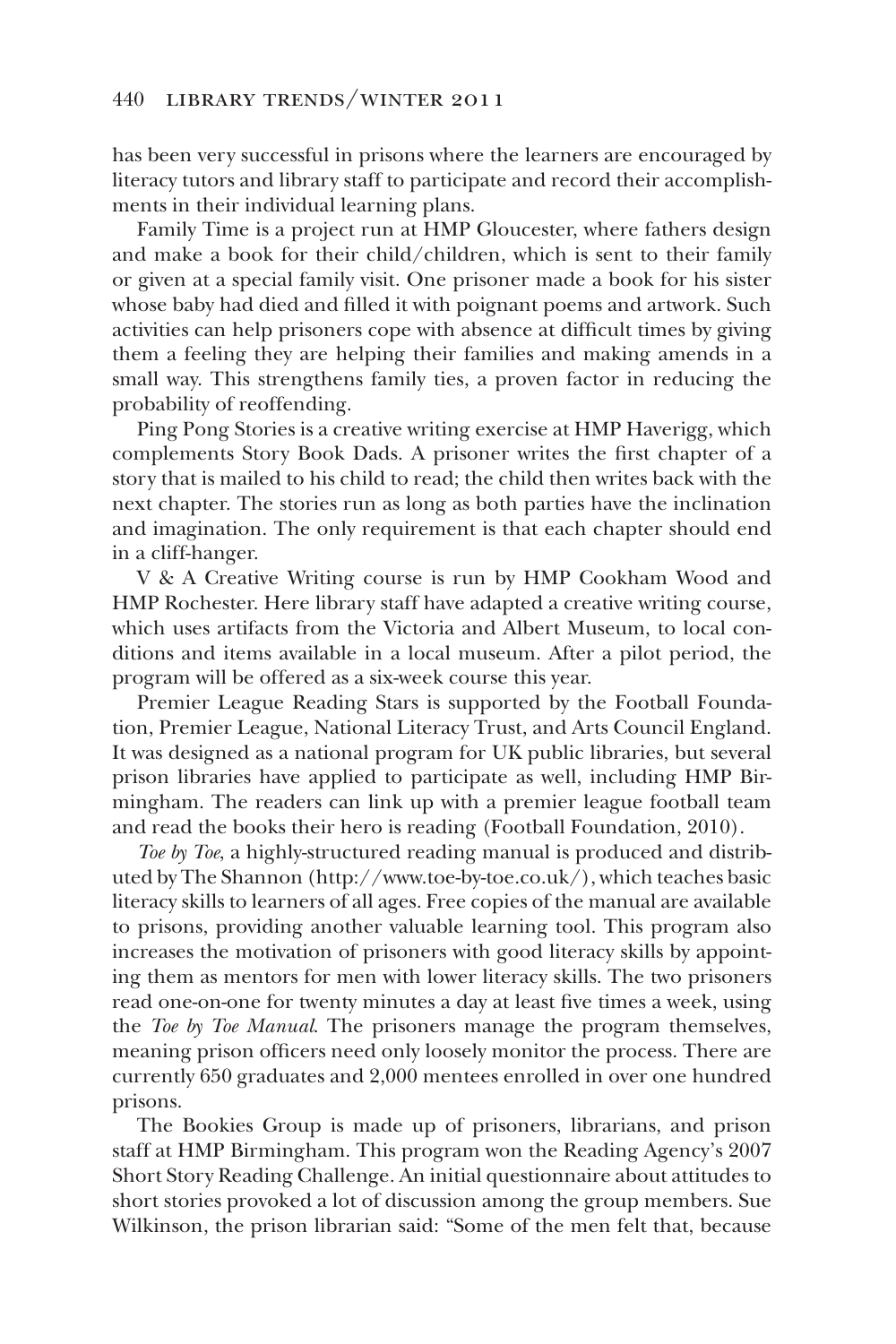they were prisoners, their entry might not be taken seriously. Others felt that this was an opportunity to show what they could do." The "bookies" read over 200 short stories, all less than twelve pages long, before choosing their top five. Sue Wilkinson added: "The group now sees themselves as a group of readers who happen to be in prison, rather than a group of prisoners who read. Some members have suggested we have a short story writing competition. Everyone was keen, so we've started thinking about our stories."

# STAFF TRAINING AND DEVELOPMENT

The PrLG actively promotes improvements in standards within all prison libraries and organizes training events each year for library staff working in prisons. The group also administers the Margaret Watson Award, which is awarded to a paraprofessional member who has demonstrated that she/ he has been instrumental in developing an example of best practice. The best practice may be any ongoing activity or organizational process that the entrant considers to be of exceptional benefit to the prison or enables an aspect of the library operation to be handled with particular efficiency and effectiveness. The recipient must have demonstrated that the particular best practice can be sustained over time or regularly repeated.

Various developments within the Prison Service have created an increased demand for information for remand prisoners and reading materials for foreign nationals. To keep up with these changes, prison librarians need regular training, both through their own workplace (e.g., Prison Awareness Course, diversity training, mental health awareness, Prison Service ICT) and through the Public Library Authority in order to keep up with ICT, reader development, stock management, community developments, conflict management, etc.). There are obvious difficulties in operating a library service within a larger nonlibrary service, and prison librarians can often feel isolated physically as well as professionally. To help cope with this situation, the PrLG has produced various resources, including the *Prison Libraries Training Pack*.

#### *Qualifications*

To become a librarian in public libraries, including prison libraries, the usual route is:

- • A degree in librarianship or information management that is recognized by the Chartered Institute of Library and Information Professionals (CILIP) or
- • A degree in any subject, followed by a postgraduate qualification in information management or equivalent, accredited by CILIP
- Chartership, the professional award made by CILIP, gives the right to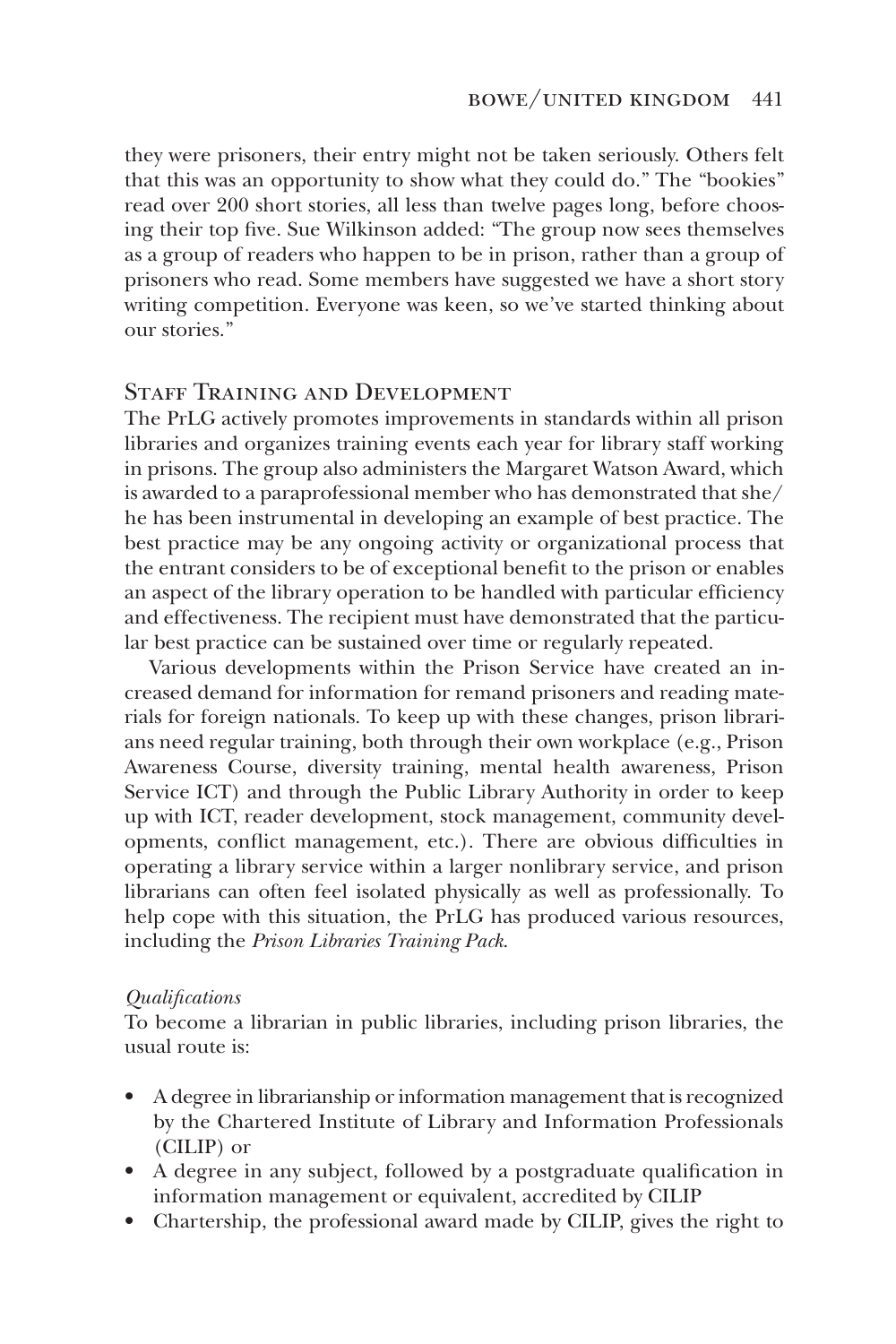have the MCLIP title after one's name. Chartered membership opens up new career opportunities and gives members the skills and approach needed to develop their roles and make good job applications. By honing evaluative and professional skills through chartering, members also add value to their organizations and can advocate effectively on behalf of their services.

- • Certification, the CILIP paraprofessional award, was introduced in April 2005. It recognizes the contribution made in library and information work by paraprofessionals. Successful applicants are admitted to the Register of Certified Affiliates and awarded the postnominal letters, ACLIP (Certified Affiliate of CILIP).
- Revalidation is open to all chartered members and fellows who wish to gain evidence and recognition of the commitment to personal professional development.
- Fellowship is the highest level of professional qualification awarded by CILIP, recognizing a high level of personal commitment and achievement. Being a fellow allows one to use the title, FCLIP (Charted Fellow of CILIP).

# **CONCLUSION**

The value of the prison library cannot be underestimated. Between 80 and 90 percent of the prison population use the prison library. Some visit just to get out of their cell, but many discover reading for the first time, and many prisoners read only when they are in prison. The library is one of the few places they can feel human again and where they are not just a number. In the library they are free to make their own choices and do not have to follow orders. A library book is one of the few things allowed in a cell, and many prisoners try to acquire more than their allowance to furnish their cell and personalize it. The library plays an important role to underpin work of the education department. Recreational reading, however, is equally important for self-development. The so-called digital divide is felt keenly in prison libraries, as librarians are faced with little or no Internet access for themselves and their customers. The prison libraries guidelines call for the libraries to be connected to their local library authority, in order to facilitate stock and reservation access. More work needs to be done to improve access to suitable and relevant ICT in UK prisons, both for library staff and to ensure prisoners are equipped with the necessary employment skills. The library should be a neutral space where prisoners can feel safe and where their informational needs are dealt with in an effective and professional manner.

One can only hope that funding for prison libraries continues at or above the present level and that a clear direction from government departments is forthcoming in order to maintain the existing excellent service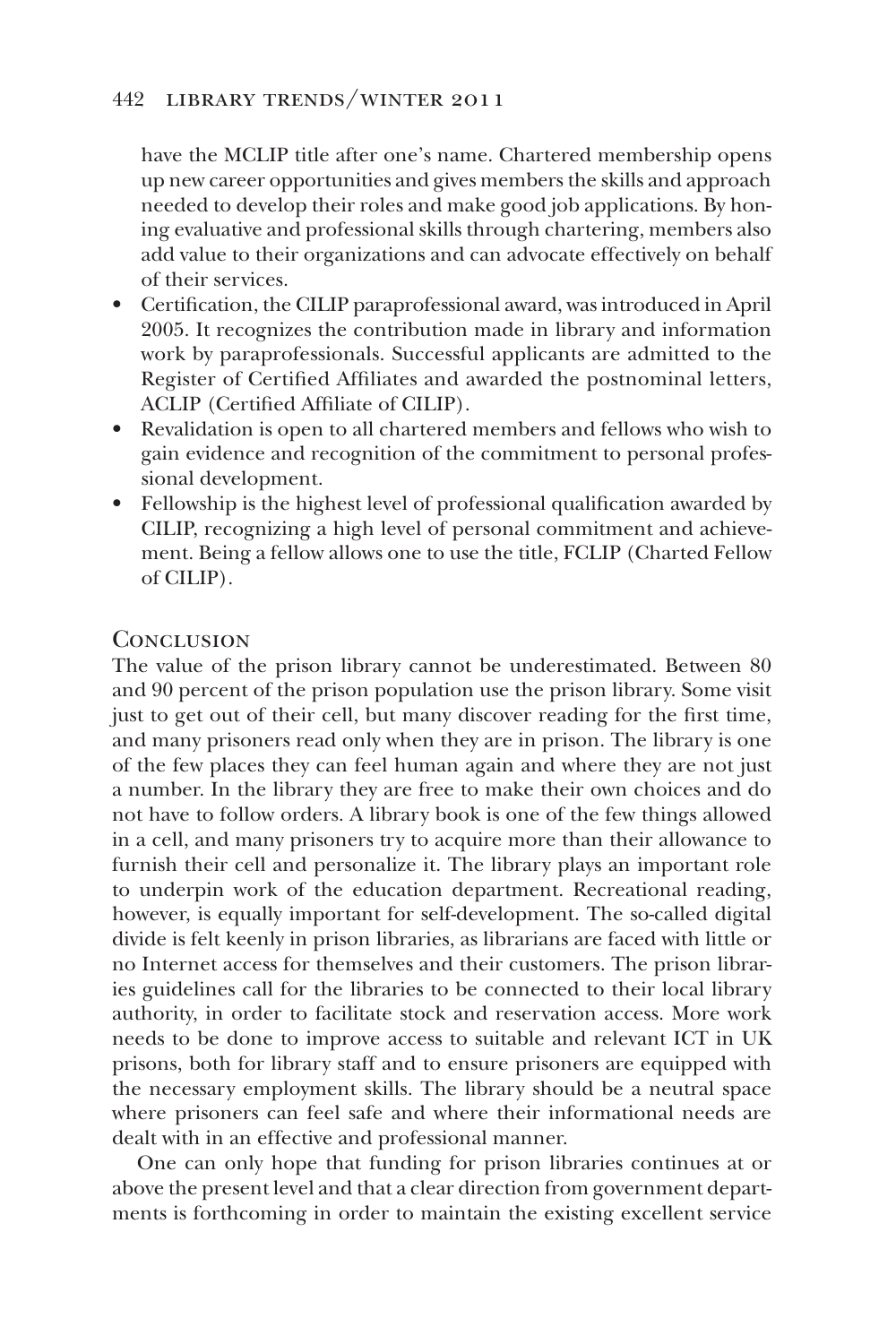to prisoners. Without such clear support, library service providers cannot ensure the continuance of an affordable and timely service.

Stephen Shaw, Prisons and Probation Ombudsman, has stated that a healthy prison is one where there are lots of complaints and that he would encourage prisoners to complain if they do not have adequate access to the library. He would then put pressure on governors to implement the necessary changes (http://www.ppo.gov.uk/).

"The degree of civilization in a society can be judged by entering its prisons," said Fyodor Dostoyevsky (1821–81). Maybe the prison library is a true measure of this?

**NOTES** 

- 1. HMSO 1999 Prison Rules. As amended by the Prison (Amendment) Rules 2000 [S.I.2000 no. 1794], the Prison (Amendment) (No. 2) Rules 2000 [S.I.2000 no. 2641], the Prison (Amendment) Rules 2002 [S.I.2002 no. 2116], the Prison (Amendment) Rules 2003 [S.I.2003 no. 3301], the Prison (Amendment) Rules 2005 [S.I.2005 no. 869], the Prison (Amendment) (No. 2) Rules 2005 [S.I.2005 no. 3437], the Prison (Amendment) Rules 2007 [S.I.2007 no. 2954], the Prison (Amendment) (No. 2) Rules 2007 [S.I.2007 no. 3149], and the Prison (Amendment) Rules 2008 [S.I.2008 no. 597].
- 2. HMSO (2000) Young Offender Institution Rules. As amended by The Young Offender Institution (Amendment) Rules 2002 (S.I.2002 no. 2117).
- 3. The Prison Service Order 6710, specifically for prison libraries, is being revised and is currently replaced by The Prison Libraries Specification May 2010. They specification or orders constitute national standards and form the basis for site inspections and audits, which are supposed to take place regularly. Many of the mandatory documents will eventually be made available on the Prison Service intranet. Prison librarians must ensure that intranet terminals are provided in the library, wherever possible.
- 4. *Prison Libraries Journal* is published in three issues per year to members of Prison Libraries Group. The journal is useful for sharing good practices and disseminating information; it is produced in print rather than online, as not all prison library staff have Internet access in their libraries.
- 5. More details can be found at The Butler Trust (2009).
- 6. The PrLG Training Pack (2009, December 11) is available online to members of CILIP. These materials are aimed primarily at people new to prison library work. A workshop is held at the PrLG training events to highlight new additions to the document. Providing a library service in the secure environment of a prison is not an easy job, and the pack is designed to demystify some prison jargon and unique procedures that new staff are likely to encounter. The training pack is not intended to be a substitute for formal training, which should be provided by the institution, but can be useful as a guide to many common prison library situations. The pack is compiled by members of the PrLG committee, most of whom are experienced prison librarians. The pack is regularly updated, and the PrLG welcomes ideas for future coverage.

#### **REFERENCES**

- BBC News (2000, June 15). Western literacy levels too low. Retrieved January 20, 2011, from: http://news.bbc.co.uk/2/hi/europe/792159.stm
- The Butler Trust. (2009). Retrieved October 31, 2010, from http://www.thebutlertrust.org .uk/
- Chartered Institute of Library and Information Professionals (CILIP). (2009, May 11). *Prison Libraries Group.* Retrieved October 31, 2010, from http://www.cilip.org.uk/get-involved/ special-interest-groups/prison/Pages/default.aspx
- Chartered Institute of Library and Information Professionals (CILIP). (2009, December 11). Training pack. *Prison Libraries Group.* Retrieved October 31, 2010, from http://www.cilip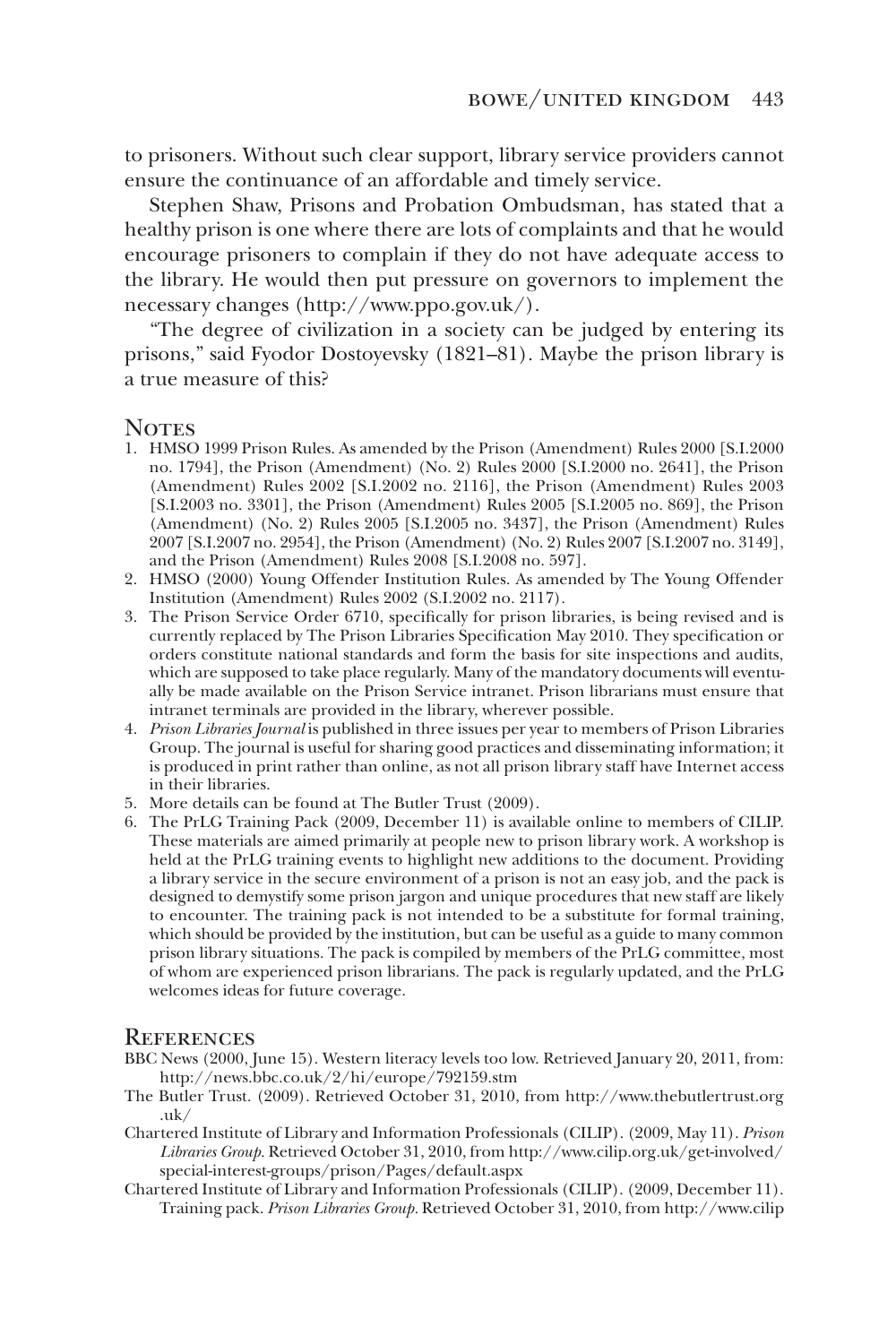.org.uk/get-involved/special-interest-groups/prison/publications/Pages/trainingpack .aspx

- Chartered Institute of Library and Information Professionals (CILIP). (2010, February 24). The Prison Library Specification—2010. *Prison Libraries Group.* Retrieved October 31, 2010, from http://www.cilip.org.uk/get-involved/special-interest-groups/prison/publications/Pages/specification.aspx
- Collis, R., & Boden, L. (1997). *Guidelines for Prison Libraries*. London: Library Association Publishing.
- Department for Business, Innovation and Skills (DBIS). (n.d.). *Prison Libraries.* Retrieved October 31, 2010, from http://www.bis.gov.uk/policies/further-education-skills/engaging -learners/offender-learning/policy/libraries
- Department for Innovation, Universities and Skills. (n.d.) *Offenders learning and skills.* Retrieved October 31, 2010, from http://www.dcsf.gov.uk/offenderlearning/index.cfm
- Football Foundation. (2010, November 4). Reading the game. Retrieved October 31, 2010, from http://www.footballfoundation.org.uk/our-schemes/reading-the-game/?locale=en
- Hartley, J., & Turvey, S. (2009). Reading together: the role of the reading group inside prison. *Prison Service Journal* (183), 27–32.
- Her Majesty's Inspectorate of Prisons. (n.d.). *Expectations.* Retrieved October 31, 2010, from http://www.justice.gov.uk/inspectorates/hmi-prisons/expectations.htm
- Home Office, GB Standing Committee on Prison Libraries. **(**1991). *Prison libraries, roles and responsibilities*: *Report on prison service and public library authority roles and responsibilities.*  London: Her Majesty's Stationery Office (HMSO).
- Lifelong Learning. (n.d.). *Annex A: Definitions of poor literacy and poor numeracy.* Retrieved October 31, 2010, from http://www.lifelonglearning.co.uk/mosergroup/annex.pdf
- National Foundation for Educational Research (NFER). (2006, May). *Implementation of the new prison library specification.* Retrieved October 31, 2010, from http://www.nfer .ac.uk/nfer/publications/OLA01/OLA01\_home.cfm?publicationID=314&title=Implem entation%20of%20the%20new%20prison%20library%20specification
- National Literacy Trust. (n.d.). *Prison reading champions.* Retrieved October 31, 2010, from http://www.literacytrust.org.uk/resources/practical\_resources\_info/2139\_prison\_read ing\_champions
- Offenders Learning & Skills Unit. (2005, June). *The Offender Library, Learning and Information Specification*. Retrieved October 31, 2010, from http://www.dcsf.gov.uk/offenderlearning/ index.cfm
- *Prison Libraries: Library Association guidelines for library provision in Prison Department establishments*. (1981). London: Library Association Publishing.
- *The Prison Library Specification*. (2010, May). Retrieved November 22, 2010, from http://www .hmprisonservice.gov.uk/resourcecentre/publicationsdocuments/index.asp?cat=86
- Prison Rules 1999. (1999). Statutory Instrument 1999 no. 728. Retrieved October 31, 2010, from http://www.legislation.hmso.gov.uk/si/si1999/19990728.htm
- Read—The Reading Agency. (n.d.). *Big book share.* Retrieved October 31, 2010, from http:// www.readingagency.org.uk/adults/big-book-share/
- Standing Committee on Prison Libraries. (1991). *Prison Libraries: Roles and Responsibilities*. London: HM Prison Service.
- White R., Halsey, K., Martin, K., & Jones, M. (2006, March). *Implementation of the new prison library specification*. National Foundation for Educational Research: Research Report 748, DfES, http://www.dcsf.gov.uk/research/data/uploadfiles/RR748.pdf (Full report). http://www .dcsf.gov.uk/research/data/uploadfiles/RB748.pdf(Summary report).
- The Young Offender Institution Rules. (2000). Statutory instrument no. 3371. Retrieved October 31, 2010, from http://www.opsi.gov.uk/SI/si2000/20003371.htm

Carole Bowe is development and access officer, Libraries and Information Headquarters, Gloucestershire, UK. She started her library career in London Borough of Waltham Forest and London Borough of Redbridge, where she was involved in outreach work to deprived communities. She moved to Gloucestershire in 1991 and took up a new position as prison librarian in HMP Gloucester. She worked there until